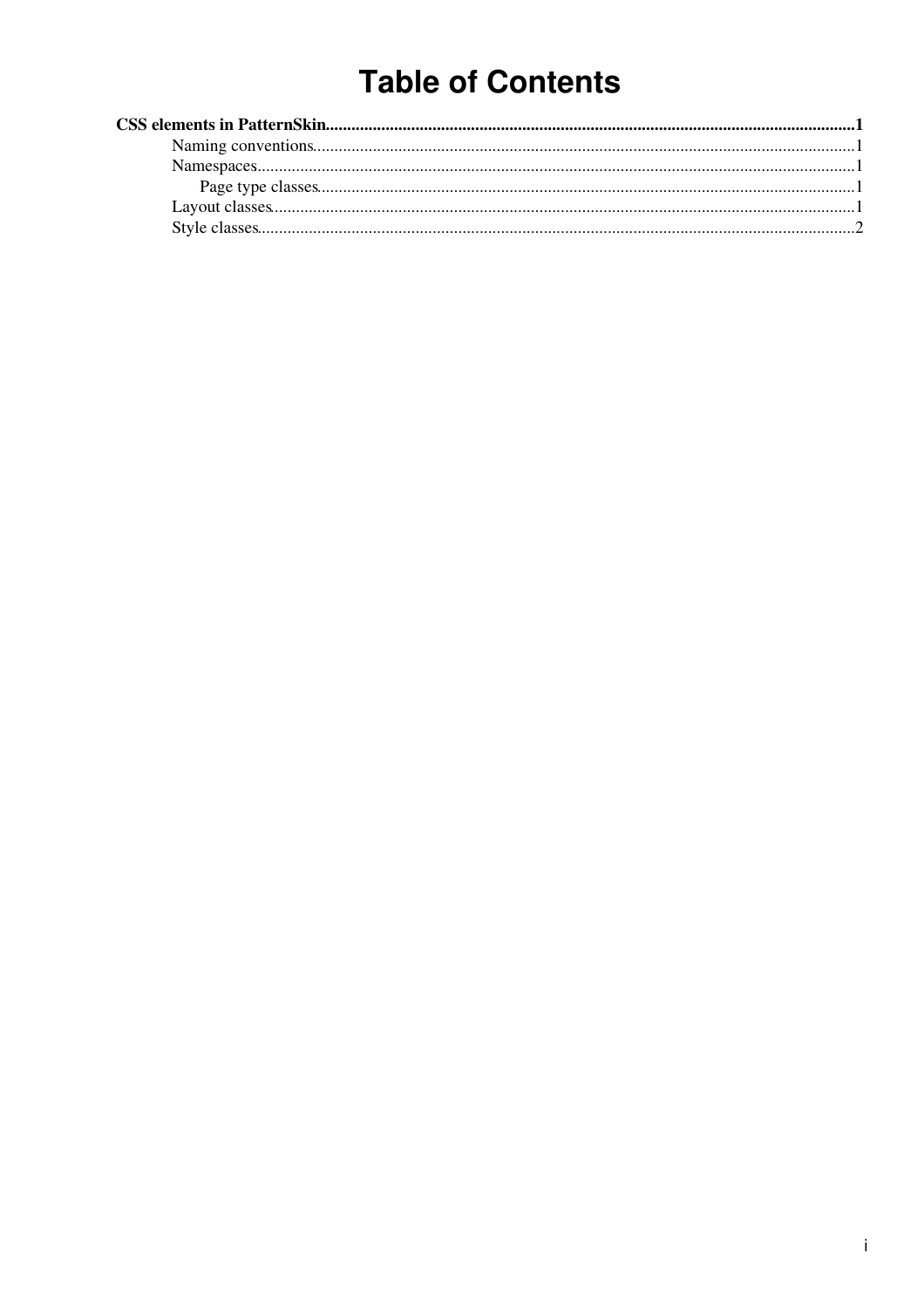# <span id="page-1-0"></span>**CSS elements in PatternSkin**

This page is a reference for all CSS classes used in [PatternSkin.](https://wiki-igi.cnaf.infn.it/twiki/bin/view/TWiki/PatternSkin)

PatternSkin uses 4 stylesheets:

- [layout.css:](https://wiki-igi.cnaf.infn.it/twiki/pub/TWiki/PatternSkin/layout.css) positioning of block elements on the page
- [style.css:](https://wiki-igi.cnaf.infn.it/twiki/pub/TWiki/PatternSkin/style.css) margins, paddings, borders, font sizes
- [colors.css](https://wiki-igi.cnaf.infn.it/twiki/pub/TWiki/PatternSkin/colors.css): text colors, background colors, border colors
- [print.css:](https://wiki-igi.cnaf.infn.it/twiki/pub/TWiki/PatternSkin/print.css) optimalizations for printed page

If you want to learn how to create your own look or skin based on PatternSkin, read further in [PatternSkin.](https://wiki-igi.cnaf.infn.it/twiki/bin/view/TWiki/PatternSkin)

## <span id="page-1-1"></span>**Naming conventions**

- All PatternSkin specific classes have the prefix pattern: patternEditPage, patternTopicAction, etcetera.
- TWiki specific classes (emitted by the TWiki engine) have the prefix  $\text{twiki}$ : twikiButton, twikiToc, etcetera. See for a complete list [TWikiCss](https://wiki-igi.cnaf.infn.it/twiki/bin/view/TWiki/TWikiCss).
- Positional containers are referred by id, for instance #patternLeftBar.

### <span id="page-1-2"></span>**Namespaces**

PatternSkin uses namespaces for templates, by adding one (sometimes two - multiple) class names to the template's body tag.

- The body tag in view.pattern.tmpl for instance has the class name "patternViewPage": <br/>body class="patternViewPage">. All CSS elements specific to the view template thus can be defined as .patternViewPage .someClassName.
- All templates that are *not* the view template have the body class name "patternNoViewPage". That makes it easy to give all of these pages a different layout (smaller or wider margins for instance) in one sweep. Template edit.pattern.tmpl uses <body class="patternNoViewPage patternEditPage">.

#### <span id="page-1-3"></span>**Page type classes**

- .patternViewPage
- .patternViewPage .patternPrintPage
- .patternNoViewPage
- .patternNoViewPage .patternEditPage
- .patternNoViewPage .patternAttachPage
- .patternNoViewPage .patternChangeFormPage
- .patternNoViewPage .patternDiffPage
- .patternNoViewPage .patternRenamePage
- .patternSearchResultsPage
- .patternPlainPage (viewplain.pattern.tmpl)

### <span id="page-1-4"></span>**Layout classes**

- Main layout elements (in order of appearance in body.pattern.tmpl)
	- #patternScreen outer container, used when centering the page (see ♦ PatternSkinCssCookbookCenterPage)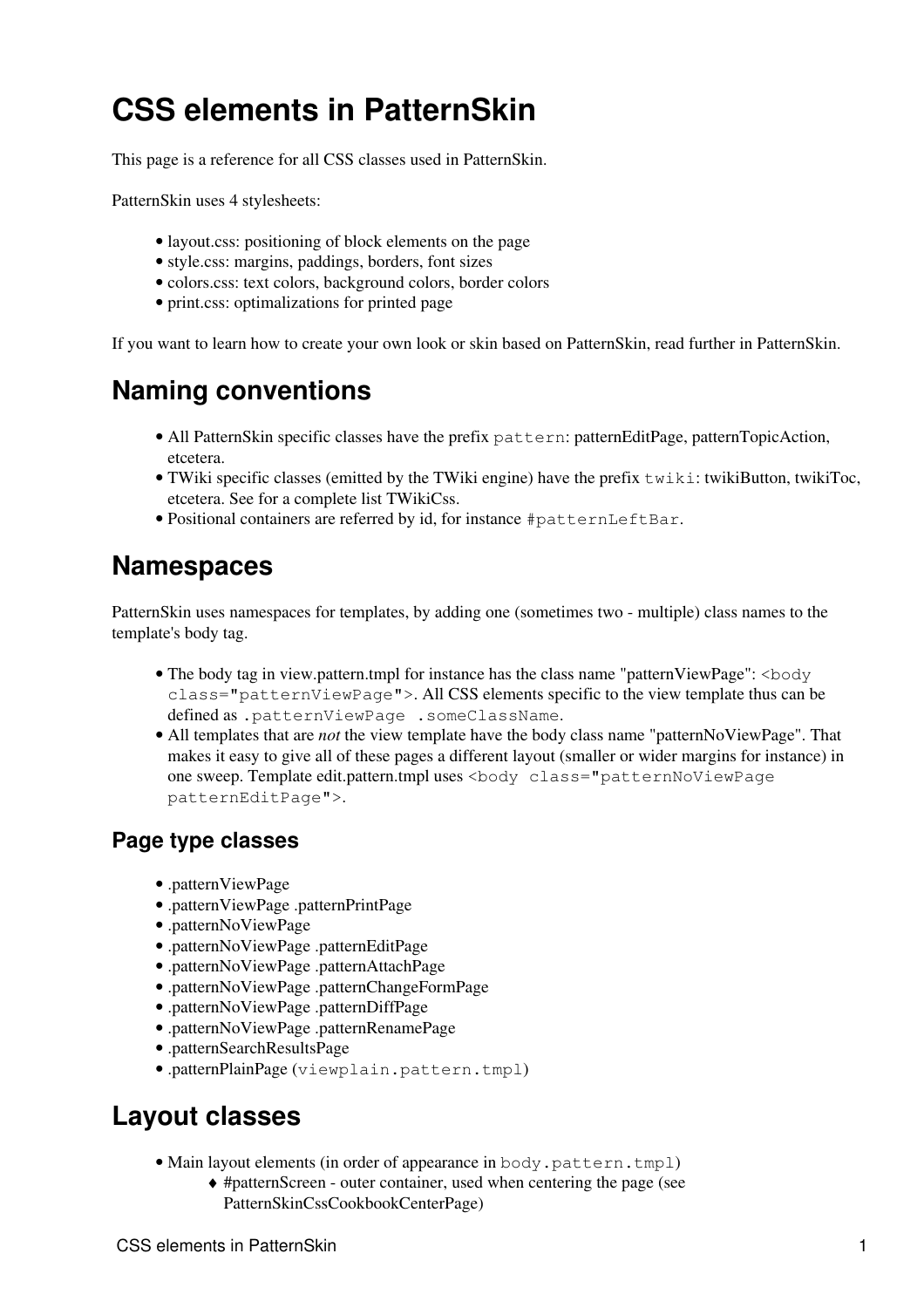- #patternPageShadow shadow border around patternPage; default not used (see ♦ PatternSkinCssCookbookCenterPageBorder)
- ♦ #patternPage html content container
- Left bar: ♦
	- ◊ #patternWrapper
	- ◊ #patternLeftBar left bar area
	- ◊ #patternLeftBarContents used for left menu
- ♦ #patternOuter wrapper container
- ♦ #patternFloatWrap wrapper container
- ♦ #patternMain center area
- #patternMainContents holder of patternTop, patternTopic, twikiForm, twikiAttachments, ♦ etc.
- ♦ #patternTopBar top bar area
- ♦ #patternTopBarContents header art / logo; contains topic [WebTopBar](https://wiki-igi.cnaf.infn.it/twiki/bin/view/TWiki/WebTopBar)
- ♦ #patternBottomBar bottom bar area
- ♦ #patternBottomBarContents copyright

#### <span id="page-2-0"></span>**Style classes**

- View
- .patternContent container around .patternTopic in view.pattern.tmpl only; to be able ♦ to give .twikiAttachments and .twikiForm a different appearance when they are not enclosed by it, for example the personal data form on the user pages (where the user form is positioned outside, above the topic text)
- ♦ .patternTopBarLogo logo position in patternTopBar (topic [WebTopBar\)](https://wiki-igi.cnaf.infn.it/twiki/bin/view/TWiki/WebTopBar)
- ♦ .patternTopBarOverlay striped white image background
- ♦ .patternTopic TWiki topic text
- ♦ .patternTop area at top of topic text, with patternHomePath, revision and action buttons
- ♦ .patternTopicActions container for multiple .patternTopicAction rows
- ♦ .patternTopicAction container for .patternActionButtons
- ♦ .patternActionButtons action buttons at bottom of page
- ♦ .patternMoved topic moved info (only visible when the topic has changed name or web)
- ♦ .patternWebIndicator colored block at the top of the left bar to indicate the current web
- ♦ .patternFormHolder container around form to manage the size of form elements
- .patternLeftBarPersonal block of personal links (included topic ♦ %USERSWEB%.%USERNAME%LeftBar)
- ♦ .patternHomePath breadcrumb at top
- ♦ .patternHomePathTitle "You are here" text
- ♦ .patternRevInfo revision info and author name
- ♦ .patternToolBar holder for .patternToolBarButtons
- ♦ .patternToolBarButtons action buttons at top of page
- ♦ .patternToolBarBottom seperator
- ♦ .patternSimpleLogo logo used on 'simple' pages like the login screen
- ♦ .patternButton tab button Edit, Attach, Printable at top of topic
- ♦ .patternMetaMenu search box, jump box, language selector
- Edit
- ♦ .patternSig signature copy box
- ♦ .patternSaveOptions holder for .patternSaveOptionsContents
- .patternSaveOptionsContents checkboxes that change the state of a topic save; for instance ♦ "Force revision" checkbox
- .patternSaveHelp info block with help on save options (access keys and potentially other ♦ info)